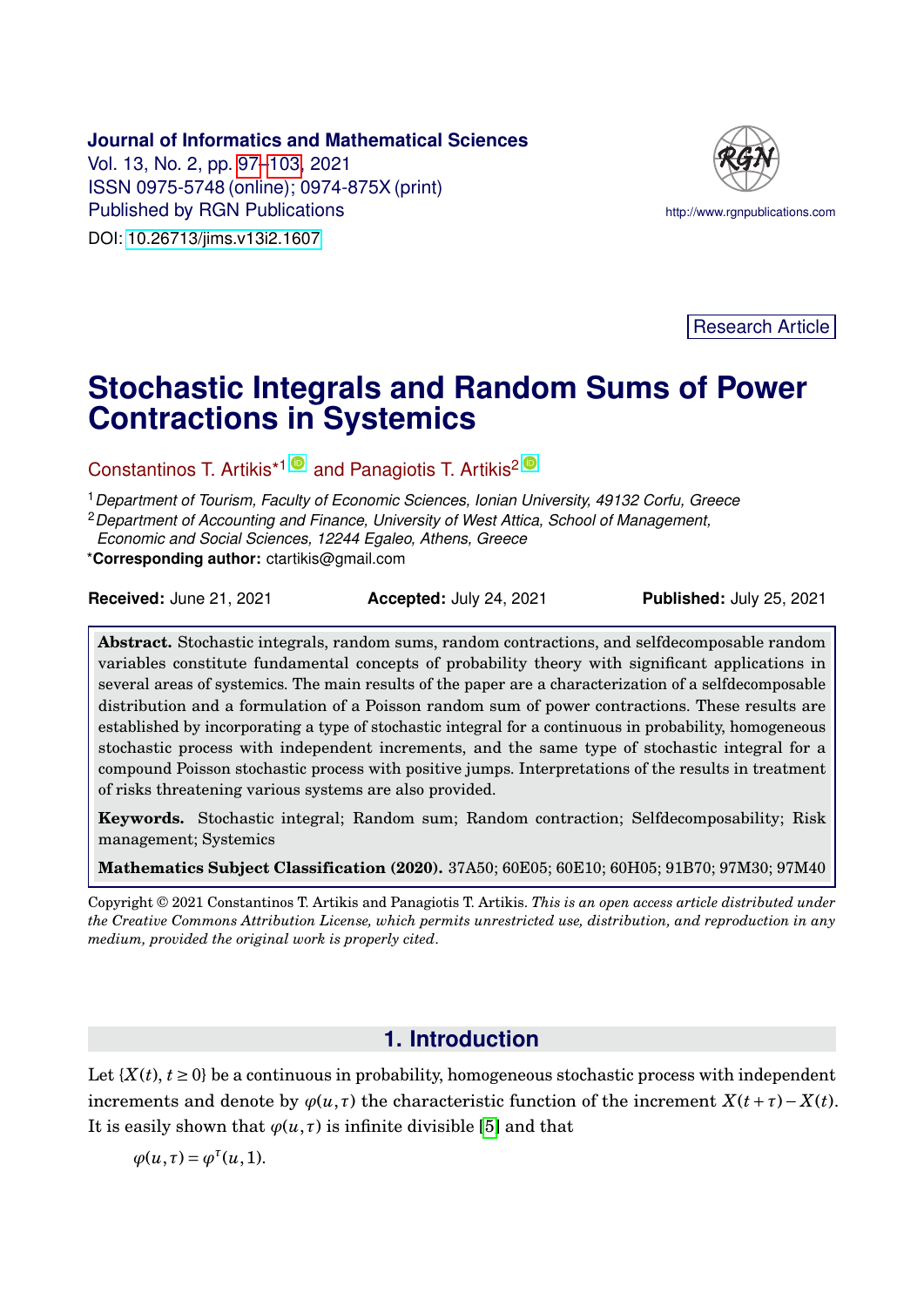For the sake of brevity we write

$$
\varphi_L(u) = \varphi(u, 1),
$$

where

 $L = X(t+1) - X(t)$ .

Moreover, it is known that the stochastic integral

<span id="page-1-1"></span>
$$
C = \int_0^1 t^{\frac{1}{a}} dX(t), \quad a > 0 \tag{1.1}
$$

exists in the sense of convergence in probability and the function

<span id="page-1-3"></span>
$$
\varphi_C(u) = \exp\left\{ a \int_0^1 \log \varphi_L(uw) w^{a-1} dw \right\}
$$
\n(1.2)

is the characteristic function of *C* [\[14\]](#page-5-1).

We consider the compound Poisson stochastic process  ${Y(t), t \ge 0}$  with positive jumps. It is also known that  ${Y(t), t \geq 0}$  is continuous in probability, homogeneous stochastic process with independent increments, and the characteristic function of the increment

$$
V = Y(t+1) - Y(t)
$$

has the form

 $\varphi_V(u) = \exp\{\lambda[\varphi_S(u)-1]\},$ 

where  $\varphi_S(u)$  is the characteristic function of a positive random variable *S* and  $\lambda > 0$  [\[16\]](#page-5-2).

In consequence, the stochastic integral

$$
R = \int_0^1 t^{\frac{1}{a}} dY(t) \tag{1.3}
$$

exists in the sense of convergence in probability and the function

$$
\varphi_R(u) = \exp\left\{\lambda \left[ a \int_0^1 \varphi_S(uw) w^{a-1} dw - 1 \right] \right\} \tag{1.4}
$$

is readily recognized as the characteristic function of the stochastic integral *R* in [\(1.3\)](#page-1-0).

The present paper is devoted to the implementation of three purposes. The first purpose is the establishment of a characterization of a selfdecomposable distribution by incorporating the increment *L*, the stochastic integral *C* in [\(1.1\)](#page-1-1), and the stochastic integral *R* in [\(1.3\)](#page-1-0). The second purpose is the representation of the characteristic function  $\varphi_R(u)$  in [\(1.4\)](#page-1-2) as the characteristic function of a Poisson random sum of power contractions. In addition, the third purpose is the interpretation of such a Poisson random sum in modeling important operations in the discipline of systemics.

## <span id="page-1-2"></span><span id="page-1-0"></span>**2. Embedding Selfdecomposability**

The present section mainly concentrates on interconnecting the very important property of selfdecomposability with the increment *L* and the stochastic integrals *C*, *R*. In classical probability theory selfdecomposability is usually defined via some decomposability property or as a certain class of limit distributions. However, Jurek and Vervaat (1983) [\[10\]](#page-5-3) have established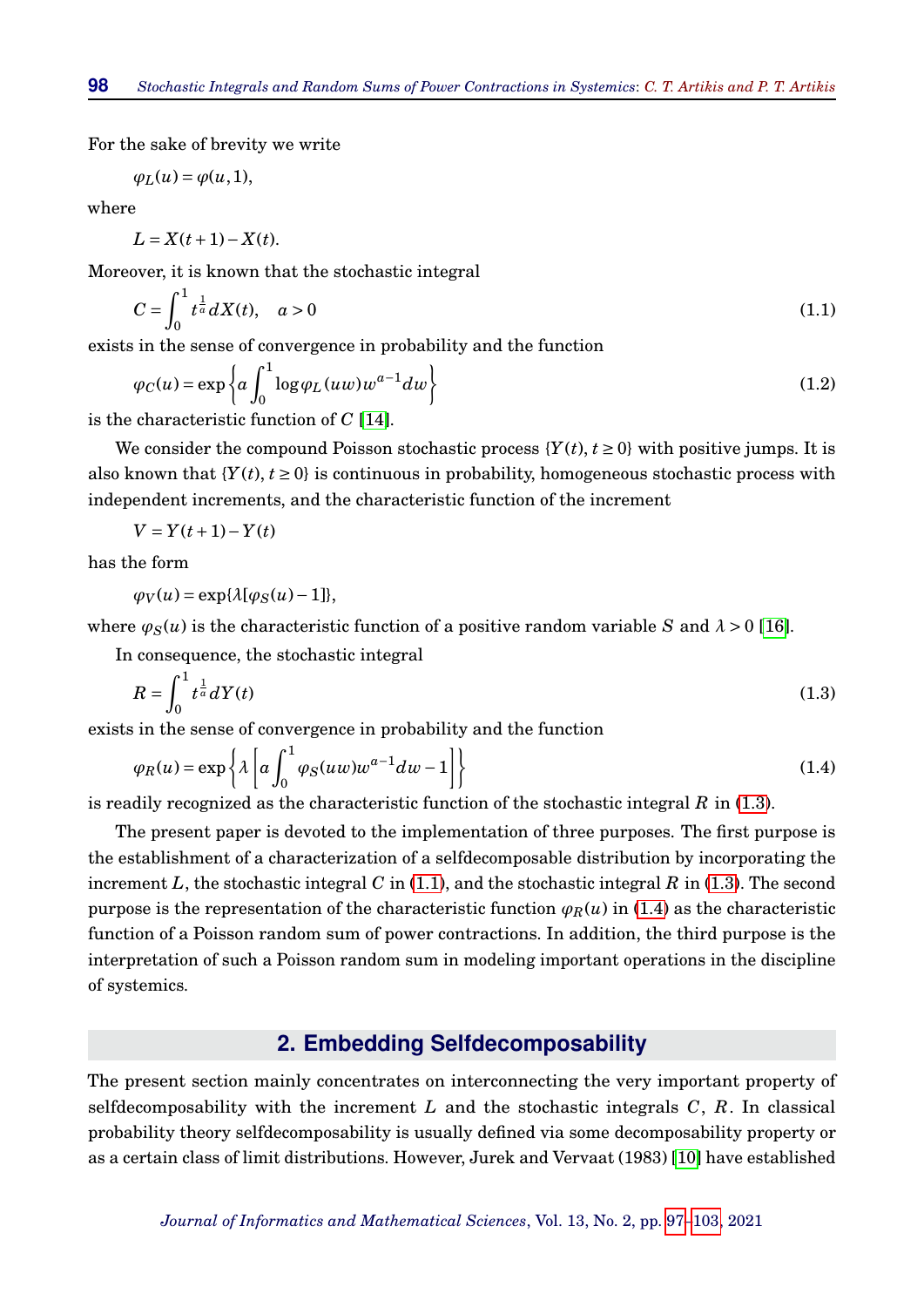the method of stochastic integral representation that permits to describe selfdecomposable and some other distributions as distributions of some stochastic integrals with respect to Levy stochastic processes. One of the advantages of sucha stochastic integral representation is that it permits easily to incorporate space and time changes. It is readily recognized that such changes constitute structural concepts of systemic [\[25\]](#page-6-0).

**Theorem.** *We suppose that the stochastic integrals C and R are independent, the characteristic function*  $\varphi_L(u)$  *is differentiable, and Sis a positive random variable with finite mean then*  $\varphi_L(u)$ *has the form*

$$
\varphi_L(u) = \exp\left\{a\lambda \int_0^u \frac{\varphi_S(w)-1}{w} dw\right\}
$$

*and L is a positive selfdecomposable random variable with finite mean if, and only if*

<span id="page-2-0"></span>
$$
L \stackrel{d}{=} C + R,\tag{2.1}
$$

 $where \stackrel{d}{=} denotes \; equality \; in \; distribution.$ 

*Proof.* Only the sufficiency condition will be proved since the necessity condition can be proved by reversing the argument. If we write [\(2.1\)](#page-2-0) in terms of the characteristic function  $\varphi_L(u)$ , the characteristic function  $\varphi_C(u)$  in [\(1.2\)](#page-1-3), and the characteristic function  $\varphi_R(u)$  in [\(1.4\)](#page-1-2) we get the integral equation

$$
\varphi_L(u) = \exp\left\{a \int_0^1 \log \varphi_L(uw) w^{a-1} dw\right\} \exp\left\{\lambda \left[a \int_0^1 \varphi_S(uw) w^{a-1} dw - 1\right]\right\}
$$

which can be written in the form

<span id="page-2-1"></span>
$$
\varphi_L(u) = \exp\left\{\frac{a}{u^a} \int_0^u \log \varphi_L(w) w^{a-1} dw \right\} \exp\left\{\lambda \left[ \frac{a}{u^a} \int_0^u \varphi_S(w) w^{a-1} dw - 1 \right] \right\}.
$$
 (2.2)

From the integral equation [\(2.2\)](#page-2-1), we get the integral equation

<span id="page-2-2"></span>
$$
u^{a} \log \varphi_{L}(u) = a \int_{0}^{u} \log \varphi_{L}(w) w^{a-1} dw + \lambda a \int_{0}^{u} \varphi_{S}(w) w^{a-1} dw - \lambda u^{a}.
$$
 (2.3)

The infinite divisibility of  $\varphi_L(u)$  implies that  $\varphi_L(u)$  has no real roots. Moreover,  $\varphi_L(u)$  is differentiable. In consequence, the differentiation of the integral equation [\(2.3\)](#page-2-2) leads to the differential equation

<span id="page-2-3"></span>
$$
au^{a-1}\log\varphi_L(u) + \frac{u^a}{\varphi_L(u)}\frac{d\varphi_L(u)}{du} = au^{a-1}\log\varphi_L(u) + \lambda a\varphi_S(u)u^{a-1} - \lambda a u^{a-1}
$$
(2.4)

satisfying the boundary conditions

$$
\varphi_L(0) = 1,
$$

$$
\varphi_S(0)=1.
$$

For  $u \neq 0$ , the differential equation [\(2.4\)](#page-2-3) can be written in the form

$$
\frac{1}{\varphi_L(u)}\frac{d\varphi_L(u)}{du} = a\lambda \frac{\varphi_S(u) - 1}{u}.
$$
\n(2.5)

From (2.5) we get that  
\n
$$
\int_0^u \frac{d\varphi_L(u)}{du} = a\lambda \int_0^u \frac{\varphi_S(w) - 1}{w} dw.
$$
\n(2.6)

<span id="page-2-5"></span><span id="page-2-4"></span>*Journal of Informatics and Mathematical Sciences*, Vol. 13, No. 2, pp. [97–](#page-0-0)[103,](#page-4-0) 2021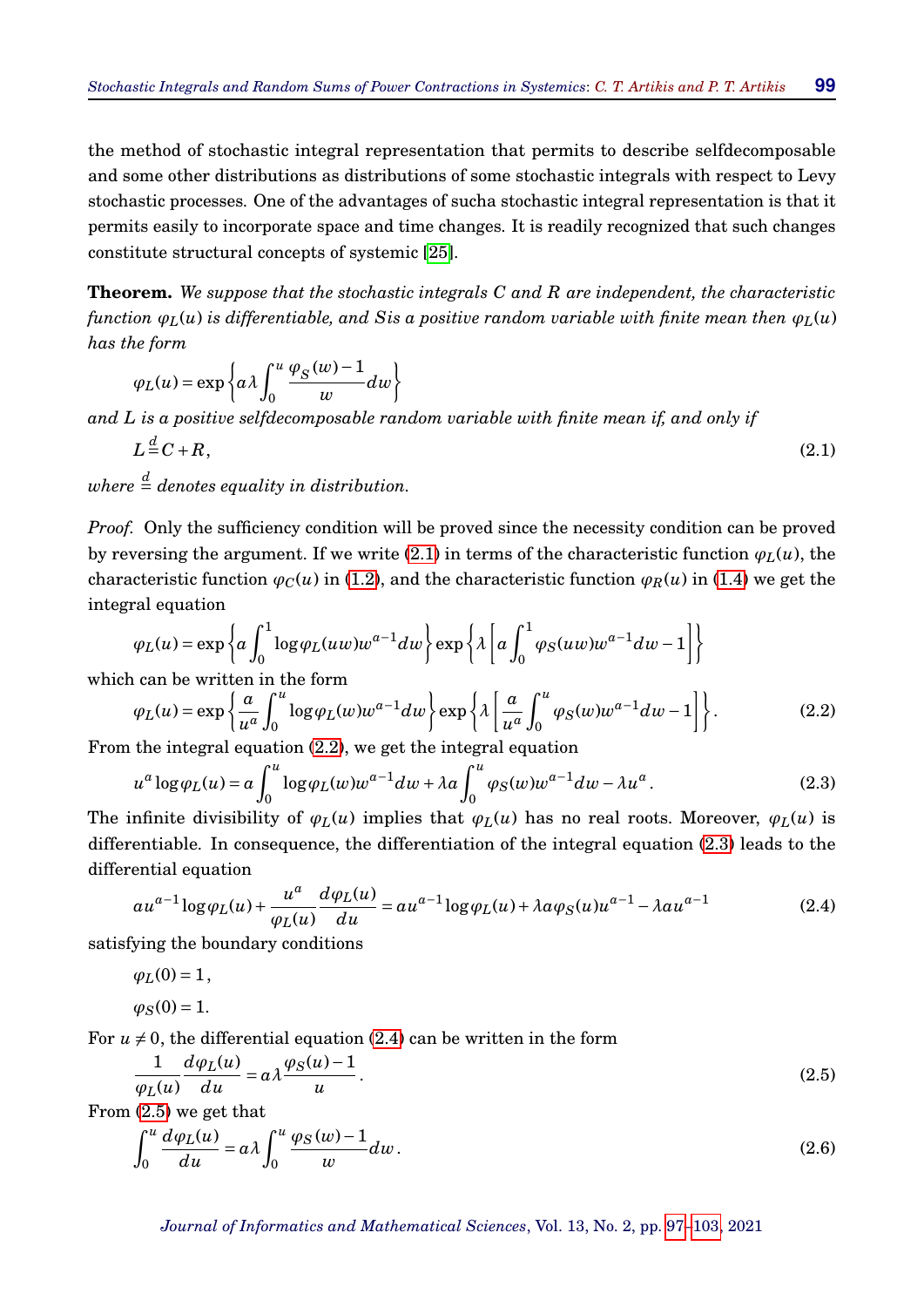Integrating [\(2.6\)](#page-2-5) with due regard to the above boundary conditions we get that

$$
\varphi_L(u) = \exp\left\{ a \lambda \int_0^u \frac{\varphi_S(w) - 1}{w} dw \right\}.
$$
\n(2.7)

The assumptionthat *S* is a positive random variable with finite mean and [\(2.7\)](#page-3-0) imply that *L* is a positive selfdecomposable random variable with finite mean [\[24\]](#page-6-1).

The selfdecomposable characteristic function  $\varphi_L(u)$  constitutes a strong analytical tool for stochastic modeling in practical disciplines such as physics [\[11,](#page-5-4) [13,](#page-5-5) [20,](#page-5-6) [23\]](#page-6-2), nuclear technology, biology, sociology [\[21\]](#page-5-7), queuing theory [\[4\]](#page-5-8), finance [\[6,](#page-5-9) [17\]](#page-5-10), economics [\[8\]](#page-5-11), and systemics [\[25\]](#page-6-0).  $\Box$ 

#### <span id="page-3-0"></span>**3. Poissonrandom Sum of Power Contractions**

We suppose that *D* is a positive random variable and *W* is a random variable with values in the interval (0,1). If the random variables *D* and *W* are independent then the random variable

*Q* = *DW*

is said a contraction of the random variable *D* via the random variable *W* [\[9\]](#page-5-12). Random contractions have useful applications in practical disciplines such as income distribution analysis [\[12\]](#page-5-13), risk control [\[1\]](#page-4-1), continuous discounting [\[7\]](#page-5-14), reliability theory [\[3\]](#page-4-2), inventory control [\[22\]](#page-6-3), operations research [\[19\]](#page-5-15), engineering [\[18\]](#page-5-16), systemics [\[25\]](#page-6-0), and informatics [\[2\]](#page-4-3). If the random variable *W* follows the power distribution then the random variable *Q* is said a power contraction [\[15\]](#page-5-17). The present section establishes the equality in distribution between the stochastic integral *R* and a Poisson random sum of power contractions. Moreover, the present section provides interpretation of such a Poisson random sum in systemics.

Let *N* be a discrete random variable following the Poisson distribution with parameter  $\lambda$ ,  $\{S_n, n = 1, 2, \ldots\}$  be a sequence of positive independent random variables distributed as the variable *S* with characteristic function  $\varphi_S(u)$ ,  $\{W_n, n = 1, 2, ...\}$  be a sequence of independent random variables with distribution function

 $F_W(w) = w^a$ ,  $0 < w < 1, a > 0$ ,

and we consider the sequence  ${H_n = S_nW_n, n = 1,2,...}$  of positive random variables. If  $N$  { $S_n$ ,  $n = 1, 2, \ldots$ } and { $W_n$ ,  $n = 1, 2, \ldots$ } are independent then it is readily shown that { $H_n =$  $S_nW_n$ ,  $n = 1, 2, \ldots$  is a sequence of independent power contractions distributed as the random variable

$$
H = SW
$$

and  ${H_n = S_n W_n, n = 1,2,...}$  is independent of *N*. Hence

$$
J=H_1+H_2+\ldots+H_N
$$

is a Poisson random sum of power contractions with characteristic function

<span id="page-3-1"></span>
$$
\varphi_J(u) = \exp\left\{\lambda \left[ a \int_0^1 \varphi_S(uw) w^{a-1} dw - 1 \right] \right\}.
$$
\n(3.1)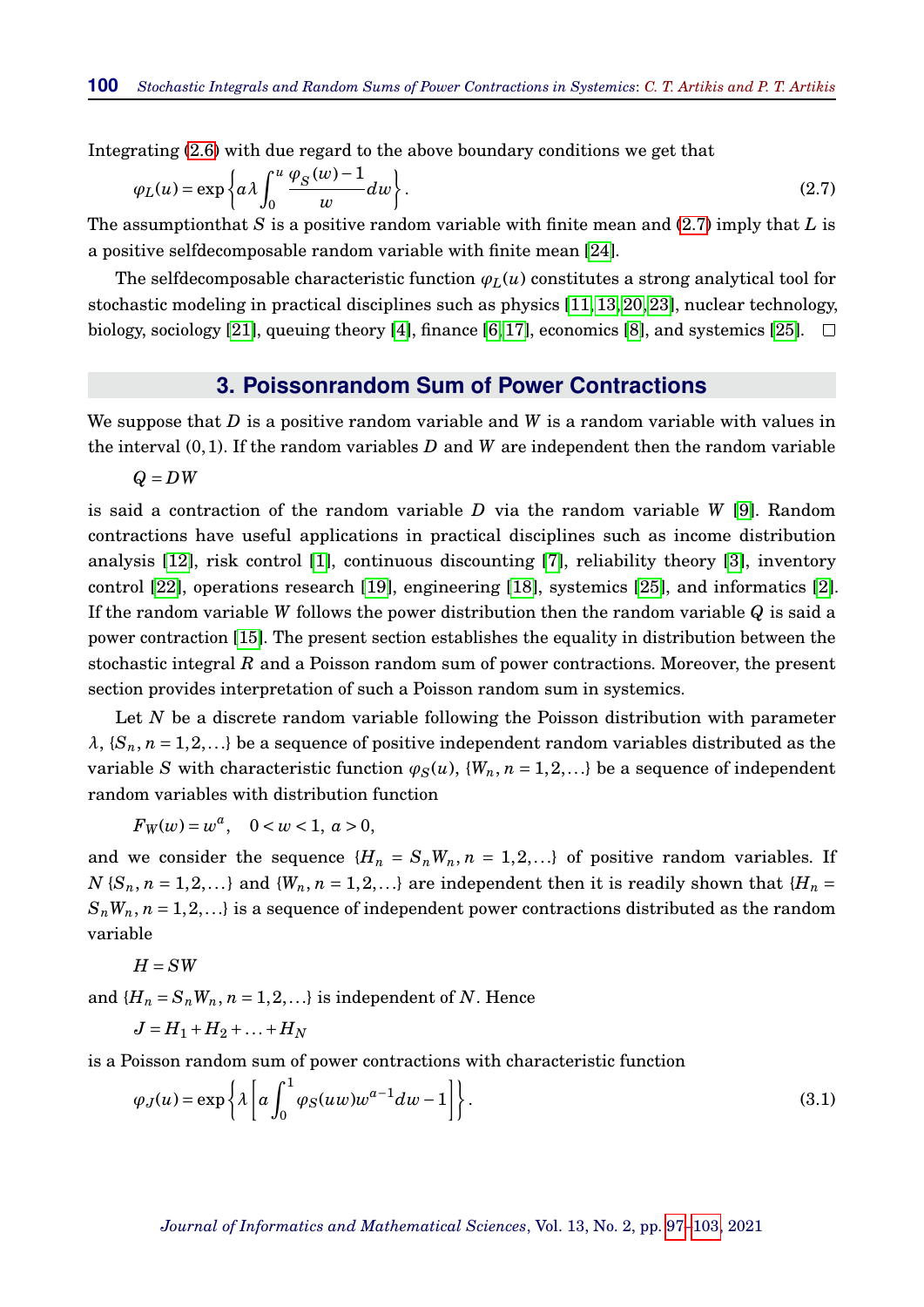From [\(1.4\)](#page-1-2) and [\(3.1\)](#page-3-1) it follows that the stochastic integral *R* and the random sum *J* are equal in distribution. In the following, we provide a practical interpretation of the random sum *J* in the leading discipline of proactive risk management.

We suppose that the random variable *N* denotes the frequency of a risk threatening a system in a time interval of unit length, and the random variable *S<sup>n</sup>* denotes the severity of the *n*th occurrence of the risk in this time interval. Hence the random variable  $H_n = S_n W_n$ can be interpreted as the severity of the *n*th occurrence of the risk after the application of a severity reduction operation to that risk. Moreover, the random sum *J* denotes the severity of a risk in a time interval of unit length after the application of a severity reduction operation to that risk. In consequence, the characteristic function  $\varphi_J(u)$  of a Poisson random sum of power contractions constitutes an analytical tool for implementing severity reduction operations of proactive risk treatment under the principles and purposes of systemics.

## **4. Concluding Remarks**

<span id="page-4-0"></span>It can be said that the presence in the characterization of a selfdecomposable distribution and the interpretation in practical operations of a Poisson random sum of power contractions substantially contribute to the selection and use of such a Poisson random sum in the formulation of stochastic models, suitable for the description and solution of problems arising in various areas of systemics. In addition, it seems to be of some particular importance the undertaking of further research activities in the area of formulating, investigating, and applying random contractions for operations of complex system.

#### **Competing Interests**

The authors declare that they have no competing interests.

### **Authors' Contributions**

All the authors contributed significantly in writing this article. The authors read and approved the final manuscript.

#### **References**

- <span id="page-4-1"></span>**[1]** C. T. Artikis, P. T. Artikis and C. Kara-Zaitri, Stochastic modeling of risk severity reduction operations, *Journal of Statistics & Management Systems* **12** (2009), 641 – 650, DOI: [10.1080/09720510.2009.10701412.](http://doi.org/10.1080/09720510.2009.10701412)
- <span id="page-4-3"></span>**[2]** C. T. Artikis, A. Voudouri and T. Babalis, Stochastic vectors in modeling risk control operations for supporting intelligent behavior of information systems, *International Journal of Computational Intelligence Studies* **4** (2015), 231 – 242, DOI: [10.1504/IJCISTUDIES.2015.072871.](http://doi.org/10.1504/IJCISTUDIES.2015.072871)
- <span id="page-4-2"></span>**[3]** I. Bazovsky, *Reliability Theory and Practice*, Dover Publications, Inc., Mineola, New York (2004), <https://store.doverpublications.com/0486438678.html>.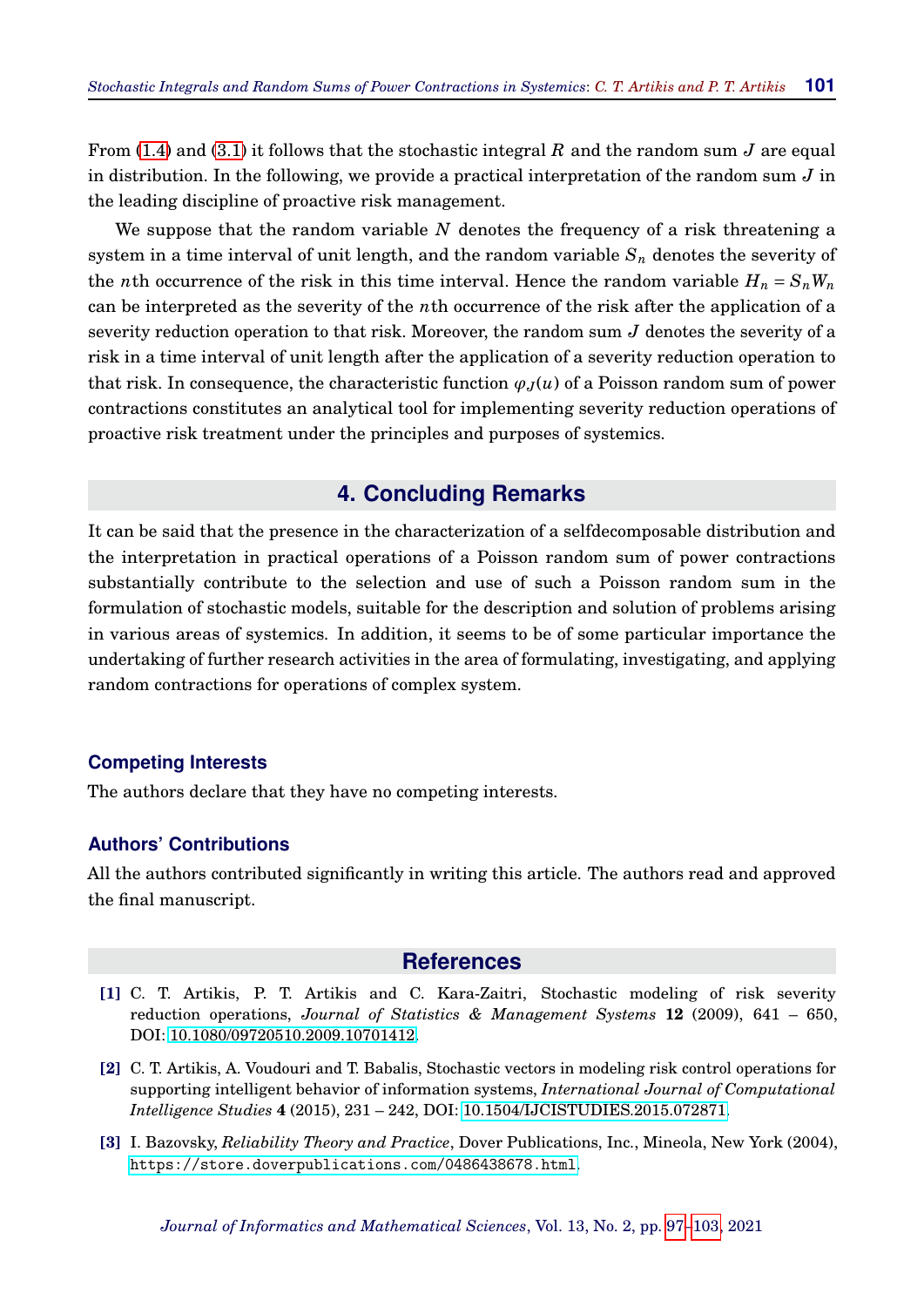- <span id="page-5-8"></span>**[4]** L. Bondesson, Generalized gamma convolutions and related classes of distributions and densities, *Lecture Notes in Statistics* **76** (1992), 29 – 48, [https://link.springer.com/book/10.1007/978-](https://link.springer.com/book/10.1007/978-1-4612-2948-3) [1-4612-2948-3](https://link.springer.com/book/10.1007/978-1-4612-2948-3).
- <span id="page-5-0"></span>**[5]** H. Cramer, Problems in probability theory, *Annals of Mathematical Statistics* **18** (1947), 165 – 193, <https://www.jstor.org/stable/2235778>.
- <span id="page-5-9"></span>**[6]** G. Dall'Aglio, Present value of a renewal process, *Annals of Mathematical Statistics* **35** (1964), 1326 – 1331, <https://www.jstor.org/stable/2238261>.
- <span id="page-5-14"></span>**[7]** A. DeSchepper, M. Goovaerts, R. Kaas and D. Vynke, Bounds for present value functions with stochastic interest rates and stochastic volatility, *Insurance: Mathematics and Economics* **31** (2002), 87 – 103, <http://hdl.handle.net/1854/LU-361804>.
- <span id="page-5-11"></span>**[8]** J. M. Harrison, Ruin problems with compounding assets, *Stochastic Processes and their Applications* **5** (1977), 67 – 79, DOI: [10.1016/0304-4149\(77\)90051-5.](http://doi.org/10.1016/0304-4149(77)90051-5)
- <span id="page-5-12"></span>**[9]** E. Hashorva, A. Pakes and Q. Tang, Asymptotics of random contractions, *Insurance: Mathematics and Economics* **47** (2010), 405 – 414, DOI: [10.1016/j.insmatheco.2010.08.006.](http://doi.org/10.1016/j.insmatheco.2010.08.006)
- <span id="page-5-3"></span>**[10]** Z. J. Jurek and W. Vervaat, An integral representation for selfdecomposable Banach space valued random variables, *Zeitschrift für Wahrscheinlichkeitstheorie und Verwandte Gebiete* **62** (1983), 247 – 262, DOI: [10.1007/BF00538800.](http://doi.org/10.1007/BF00538800)
- <span id="page-5-4"></span>**[11]** R. Koch, A stochastic streamflow model based on physical principles, *Water Resources Research*, **21** (1985), 545 – 553, DOI: [ref.](http://doi.org/ref)
- <span id="page-5-13"></span>**[12]** N. Krishnaji, Characterization of the Pareto distribution through a model of underreported incomes, *Econometrica* **38** (1970), 251 – 255, DOI: [10.2307/1913007.](http://doi.org/10.2307/1913007)
- <span id="page-5-5"></span>**[13]** M. Lefebvre, Generalized filtered Poisson processes and application in hydrology, *Statistics & Probability Letters* **78** (2008), 3274 – 3276, DOI: [10.1016/j.spl.2008.06.020.](http://doi.org/10.1016/j.spl.2008.06.020)
- <span id="page-5-1"></span>**[14]** E. Lukacs, A characterization of stable processes, *Journal of Applied Probability* **6** (1969), 409 – 418, DOI: [10.2307/3212010.](http://doi.org/10.2307/3212010)
- <span id="page-5-17"></span>**[15]** J. Navarro, Characterizations by power contractions of order statistics, *Communications in Statistics – Theory and Methods* **37** (2008), 987 – 997, DOI: [10.1080/03610920701762770.](http://doi.org/10.1080/03610920701762770)
- <span id="page-5-2"></span>**[16]** E. Parzen, *Stochastic Processes*, Holden-Day, Oakland, California (1962), DOI: [10.1137/1.9781611971125.](http://doi.org/10.1137/1.9781611971125)
- <span id="page-5-10"></span>**[17]** D. Perry, W. Stadje and S. Zacks, First-exit times for Poisson shot noise, *Stochastic Models* **17** (2001), 25 – 37, DOI: [10.1081/STM-100001398.](http://doi.org/10.1081/STM-100001398)
- <span id="page-5-16"></span>**[18]** H. Schwarzlander, *Probability Concepts and Theory for Engineers*, John Wiley & Sons, New York (2011), [https://www.wiley.com/en-us/Probability+Concepts+and+Theory+for+Engineers](https://www.wiley.com/en-us/Probability+Concepts+and+Theory+for+Engineers-p-9780470976463)[p-9780470976463](https://www.wiley.com/en-us/Probability+Concepts+and+Theory+for+Engineers-p-9780470976463).
- <span id="page-5-15"></span>**[19]** H. A. Taha, *Operations Research: An Introduction*, 10th edition, Pearson Prentice Hall, New York (2007), [https://www.pearson.com/us/higher-education/program/Taha-Operations-](https://www.pearson.com/us/higher-education/program/Taha-Operations-Research-An-Introduction-10th-Edition/PGM334070.html)[Research-An-Introduction-10th-Edition/PGM334070.html](https://www.pearson.com/us/higher-education/program/Taha-Operations-Research-An-Introduction-10th-Edition/PGM334070.html).
- <span id="page-5-6"></span>**[20]** L. Takács, On secondary processes generated by a Poisson process and their applications in physics, *Acta Mathematica Academiae Scientiarum Hungarica* **5** (1954), 203 – 236, DOI: [10.1007/BF02020410.](http://doi.org/10.1007/BF02020410)
- <span id="page-5-7"></span>**[21]** W. Vervaat, On a stochastic difference equation and a representation of non-negative infinitely divisible random variables, *Advances in Applied Probability* **11** (1979), 750 – 783, DOI: [10.2307/1426858.](http://doi.org/10.2307/1426858)